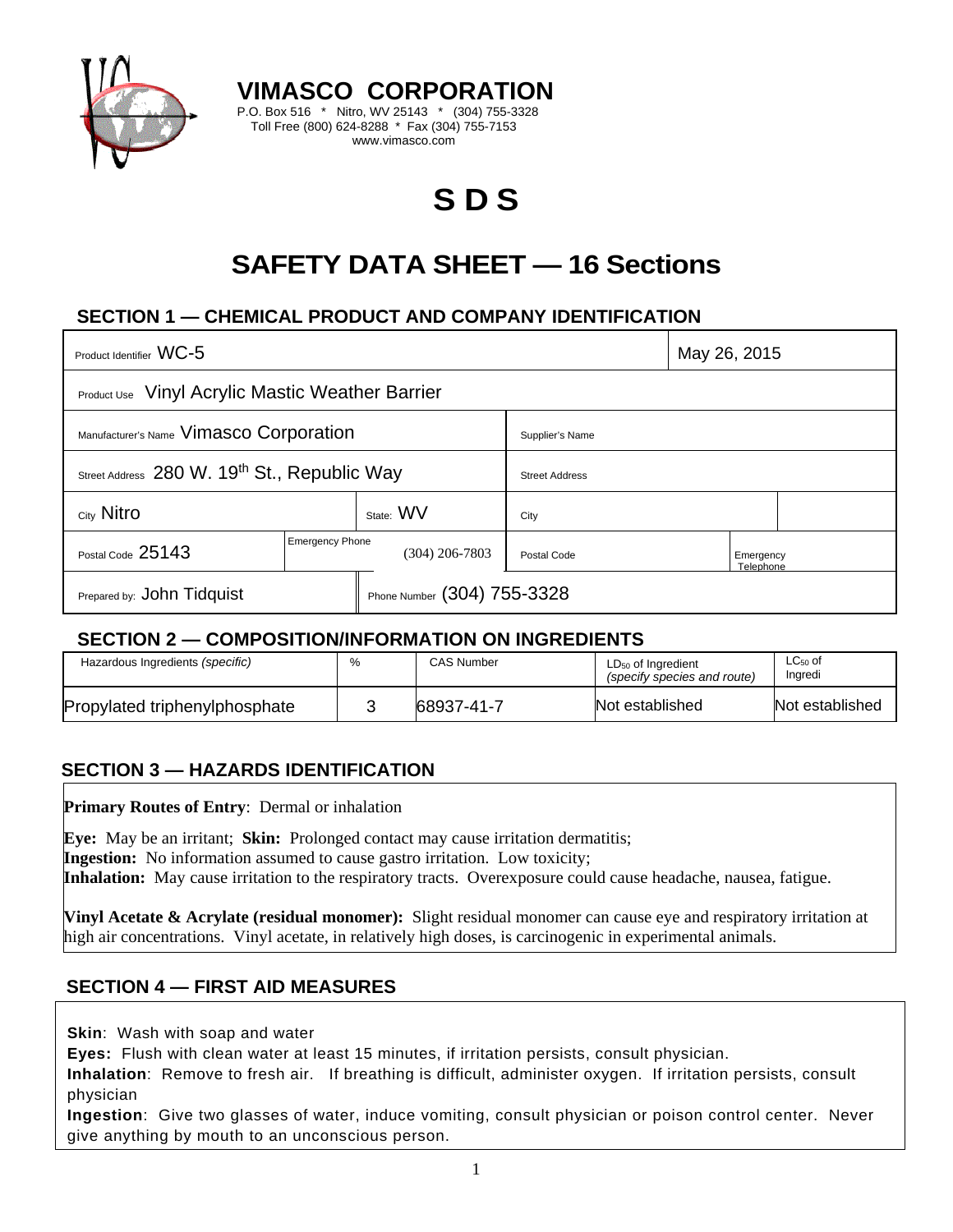# **SECTION 5 — FIRE FIGHTING MEASURES**

| Flammable<br>No.                                                                   | If yes, under which conditions?                                                                                             |                                                  |  |  |  |
|------------------------------------------------------------------------------------|-----------------------------------------------------------------------------------------------------------------------------|--------------------------------------------------|--|--|--|
| Means of Extinction: Foam, Alcohol Foam, CO <sub>2</sub> , Dry Chemical, Water Fog |                                                                                                                             |                                                  |  |  |  |
| Flashpoint: No flash to boiling $212^{\circ}F$ (TCC)                               | Upper Flammable Limit (% by volume)                                                                                         | Lower Flammable Limit (% by volume)              |  |  |  |
| Autoignition Temperature (°C)                                                      | Explosion Data: None known                                                                                                  | Explosion Data - Sensitivity to Static Discharge |  |  |  |
| Hazardous Combustion Products: None known                                          |                                                                                                                             |                                                  |  |  |  |
| recommended, including self-contained breathing apparatus                          | Product will not burn until water has boiled or evaporated. For dried film or residual solids, full protective equipment is |                                                  |  |  |  |

# **SECTION 6 — ACCIDENTAL RELEASE MEASURES**

Spills should be collected for disposal; eliminate all ignition sources. Prevent material from entering drains, sewers and waterways. Spills may be slippery. Before drying product may be washed away with water; after drying, remove with a paint scraper or strong solvent.

#### **SECTION 7 — HANDLING AND STORAGE**

Thoroughly cleanse hands after handling. Launder contaminated clothing before reuse.

Protect from freezing.

Do not use empty containers for potables or edibles.

Store indoors at temperatures of 40°F to 90°F. Do not store at elevated temperatures, as containers could pressurize and rupture

# **SECTION 8 — EXPOSURE CONTROL / PERSONAL PROTECTION**

Exposure limits: Not available

In restricted ventilation areas, use approved chemical respirator, avoid inhalation of airborne particulates by using an approved respirator. General (mechanical) room ventilation is expected to be satisfactory. Supplementary local exhaust and respiratory protection may be needed in poorly ventilated spaces, or evaporation from large surfaces when spraying.

Personal Protection: Impervious gloves, goggles, face shield or other eyewear to protect from splash. Thoroughly cleanses hands after handling. Launder contaminated clothing before reuse.

# **SECTION 9 — PHYSICAL AND CHEMICAL PROPERTIES**

| Physical State: Paste consistency   | Odor: Mild latex odor                       | $Wt/Gal: 10.2$ lbs.                                                             |
|-------------------------------------|---------------------------------------------|---------------------------------------------------------------------------------|
| Specific Gravity: 1.23              | Vapor Density (air = 1): $Lighter than air$ | Viscosity: Approx. 75,000 cps (spray grade);<br>approx 1,500,000 (trowel grade) |
| Evaporation Rate: Slower than ether | Boiling Point: 212°F to 216°F               | Freezing Point : $32^{\circ}F$ (0°)C                                            |
| $pH$ 8.0 to 9.0                     | voc (lbs/gal): 0 lbs/gal; 0 gm/L            | Volatile Volume: 50% (water)                                                    |